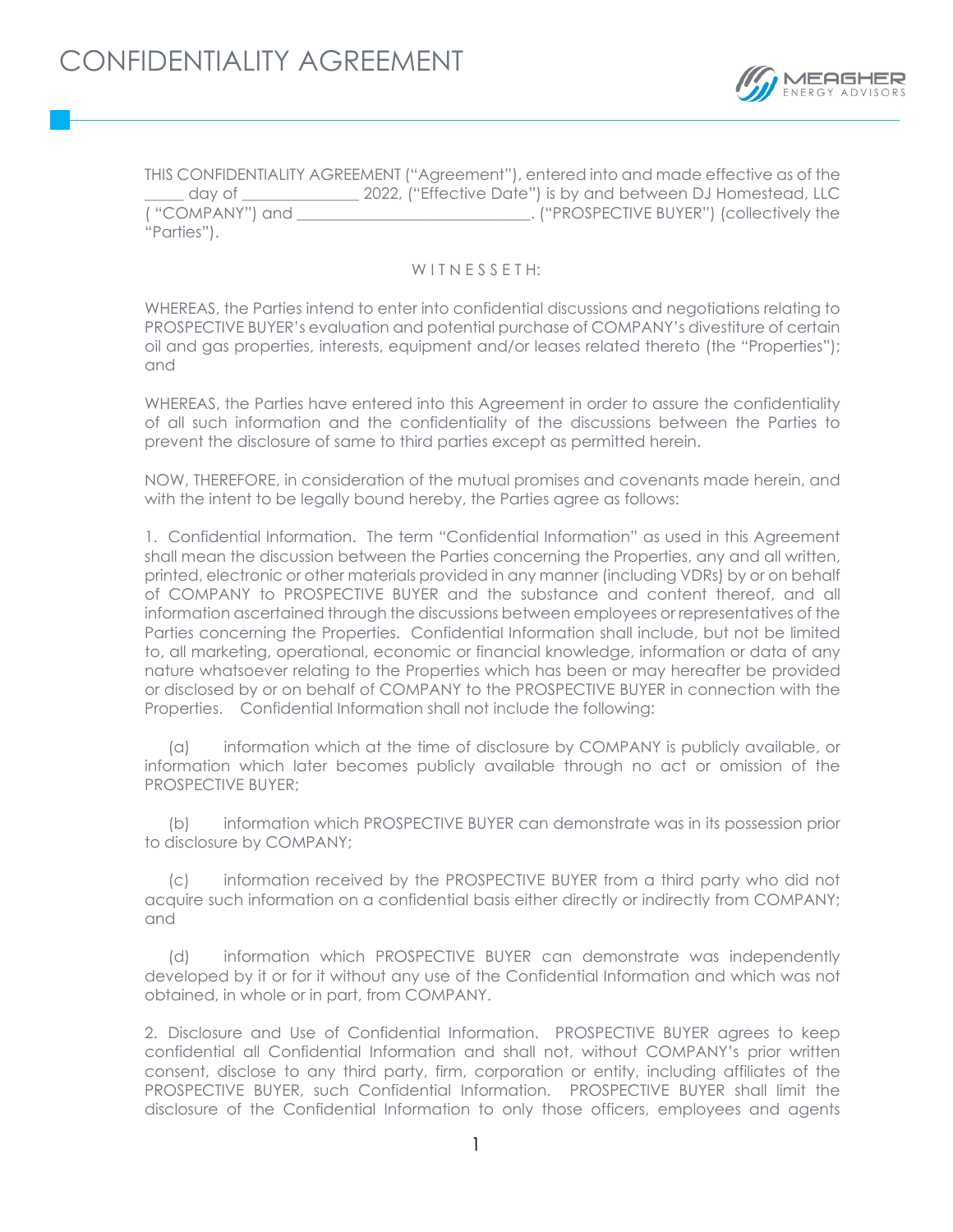

(including attorneys, accountants, bankers and consultants) of the PROSPECTIVE BUYER reasonably necessary to assist with the evaluation of the Properties. PROSPECTIVE BUYER shall use the Confidential Information only for the purpose of its internal evaluation of the Properties. PROSPECTIVE BUYER shall not make any other use, in whole or in part, of any such Confidential Information without COMPANY's' prior written consent. PROSPECTIVE BUYER agrees that, in complying with its confidentiality obligations under this Agreement, PROSPECTIVE BUYER shall use the same means it uses to protect its own confidential proprietary information, but in any event not less than reasonable means, to prevent the disclosure and to protect the confidentiality of the Confidential Information. PROSPECTIVE BUYER agrees to be responsible for any breach or violation of this Agreement by their respective representatives.

3. Nondisclosure of Agreement. In no event shall PROSPECTIVE BUYER disclose, directly or indirectly, to any third party that PROSPECTIVE BUYER has entered into this Agreement, that review of information, discussions or negotiations are taking place concerning a possible transaction with COMPANY, or any of the terms and conditions of this Agreement or a possible transaction.

4. Required Disclosure. In the event that PROSPECTIVE BUYER is requested or required by oral questions, interrogatories, requests for information or documents, subpoena, civil investigation, demand or similar process (1) to disclose any Confidential Information received pursuant to this Agreement or (2) to disclose the possibility of the Properties or the discussions pertaining thereto, it is agreed that it will provide to COMPANY immediate written notice of such request(s) and will use reasonable efforts to resist disclosure, until an appropriate protective order may be sought and/or a waiver of compliance with the provisions of this Agreement granted. If, in the absence of a protective order or the receipt of a waiver hereunder, PROSPECTIVE BUYER is nonetheless, in the written opinion of their respective counsel, legally required to disclose Confidential Information received pursuant to this Agreement, then, in such event PROSPECTIVE BUYER may disclose such information without liability hereunder, provided that COMPANY has been given a reasonable opportunity to review the text of such disclosure before it is made.

5. Return of Documents. COMPANY may elect at any time to terminate further access to the Confidential Information. PROSPECTIVE BUYER further agrees to return any and all Confidential Information as well as any other information disclosed to it by COMPANY upon written request from COMPANY, including all originals, copies, translations, notes, or any other form of said material, without retaining any copy or duplicate thereof, and shall promptly destroy any and all written, printed, electronic or other material or information derived from the Confidential Information. PROSPECTIVE BUYER shall take such actions within 5 business days of receipt of a written request from COMPANY.

6. Survival of Obligations. Regardless of any termination of any business relationship between the Parties, the obligations and commitments established by this Agreement shall remain in full force and effect for one (1) year from the Effective Date or until such time as the Parties have entered into an agreement providing otherwise. Notwithstanding the foregoing, the confidentiality obligations shall survive any expiration or termination of this Agreement for any Confidential Information retained by PROSPECTIVE BUYER.

7. Nature of Information. PROSPECTIVE BUYER hereby accepts COMPANY's representations that the Confidential Information is of a special, unique, unusual, extraordinary, and intellectual character and that money damages would not be a sufficient remedy for any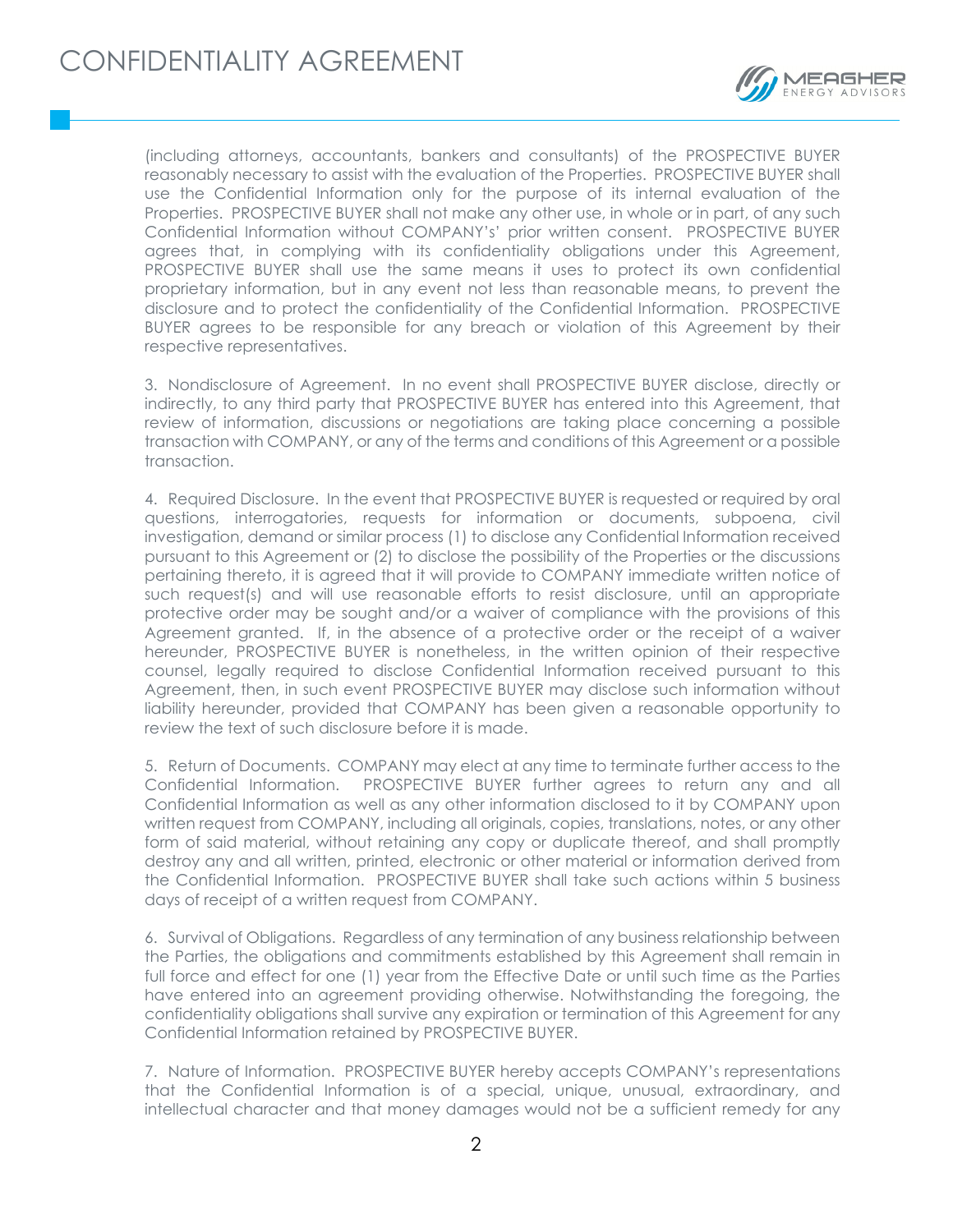

breach or threatened breach of this Agreement by it or its representatives and that specific performance and injunctive or other equitable remedies for any such breach or threatened breach shall be available to it without having to post bond or prove actual monetary damages. PROSPECTIVE BUYER also acknowledges that COMPANY's interests in such Confidential Information will be irreparably injured by disclosure of such Confidential Information. The remedy stated above may be pursued in addition to any other remedies applicable at law or equity for breach of this Agreement. Should litigation be instituted to enforce any provision hereof, the prevailing party will be entitled to recover all costs, including reasonable legal fees, cost of investigation and cost of settlement.

8. Governing Law. The validity and interpretation of this Agreement and the legal relations of the Parties to it shall be governed by the laws of the State of Delaware without regard to its conflicts of law principles.

9. No Other Agreement. It is expressly understood that this Confidentiality Agreement is not and shall not be construed as any form of a letter of intent or agreement to enter into any type of transaction. This Confidentiality Agreement is to evidence the Parties' agreement to maintain the confidentiality of the Confidential Information and shall not constitute any commitment or obligation on the part of either to enter into any specific contractual arrangement of any nature whatsoever. The terms of this Confidentiality Agreement are not intended to create or constitute any legally binding obligation between the Parties, and neither party will have any liability to the other party until a definitive agreement, and other related documents, are prepared, authorized, executed and delivered by and between the parties. No failure or delay in exercising any right or remedy under this Agreement will operate as a waiver thereof nor will any single or partial exercise of any right or remedy preclude any further exercise thereof or the exercise of any other right or remedy under this Agreement.

10. No Representation or Warranties. With respect to any information, including but not limited to Confidential Information, which COMPANY furnishes or otherwise discloses to PROSPECTIVE BUYER for the purpose of evaluating the Properties, it is understood and agreed that COMPANY does not make any representations or warranties as to the accuracy, completeness or fitness for a particular purpose thereof. It is further understood and agreed that neither COMPANY nor its representatives shall have any liability or responsibility to PROSPECTIVE BUYER (except as pursuant to this Agreement) or to any other person or entity resulting from the use of any information so furnished or otherwise provided. Neither this Agreement, nor the transfer of Confidential Information hereunder, shall be construed as granting any license or rights to any information or data now or hereafter owned or controlled by COMPANY and all such Confidential Information shall remain the property of COMPANY.

11. Assignment. PROSPECTIVE BUYER may not assign, pledge or otherwise transfer its rights or delegate its duties of obligations under this Agreement without the prior written consent of COMPANY.

12. Counterparts. This Agreement may be executed in multiple counterparts, each of which shall be deemed to be an original, but all of which shall constitute one and the same Agreement. The Parties acknowledge and accept that signatures sent via email in a PDF document shall be as legally binding as signatures upon originals.